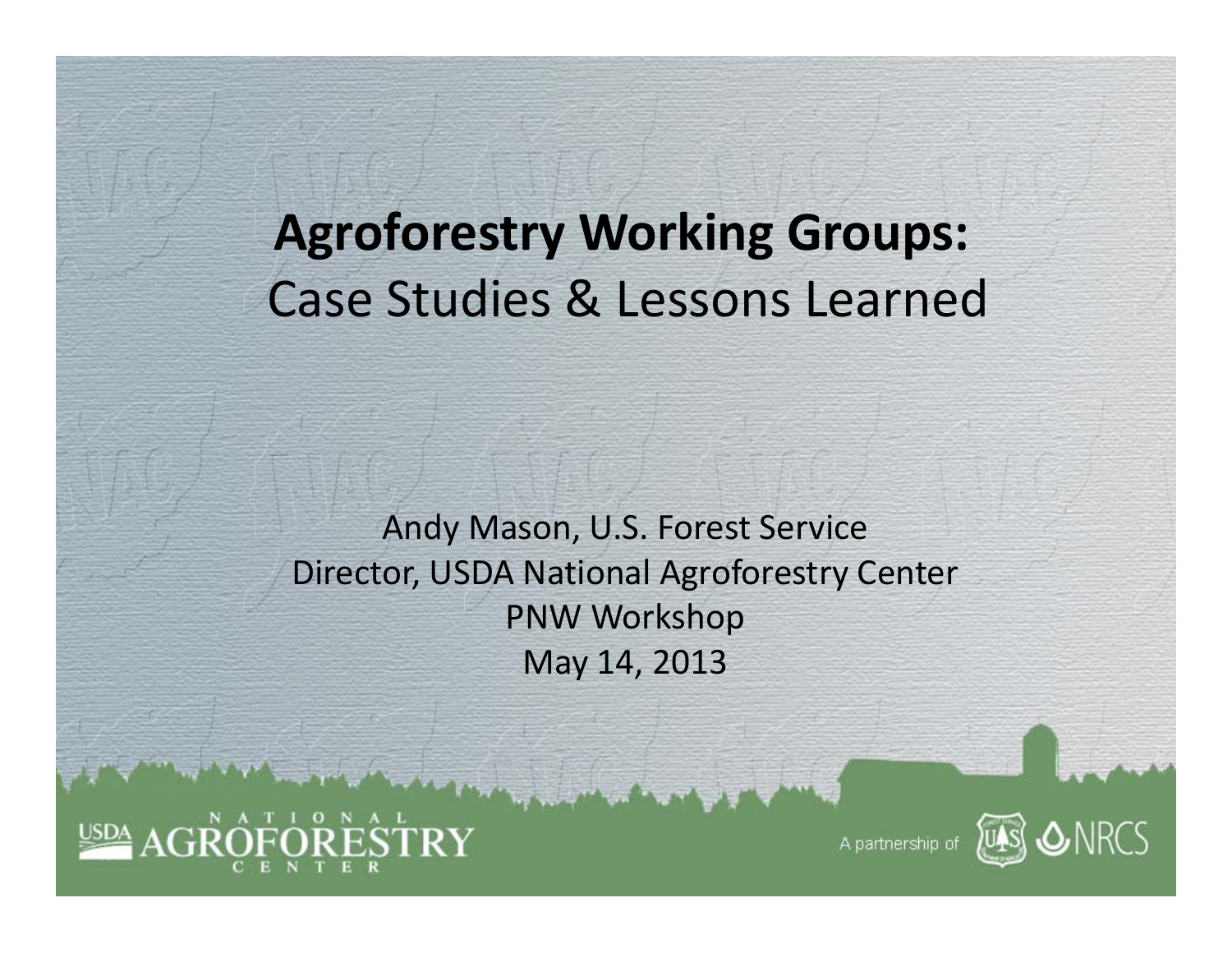## **Agroforestry Working Groups**

**Why form an agroforestry working group?**

- $\bullet$ • Desired outcome: increased adoption of agroforestry by landowners & communities
- $\bullet$ • How can a regional working group help?
	- $\checkmark$  Increase agroforestry awareness & literacy
	- $\checkmark$  Share agroforestry information across traditional programs/disciplines (forestry, agriculture)
	- $\checkmark$  Advance agroforestry science and practice
	- $\checkmark$  Address an important regional issue

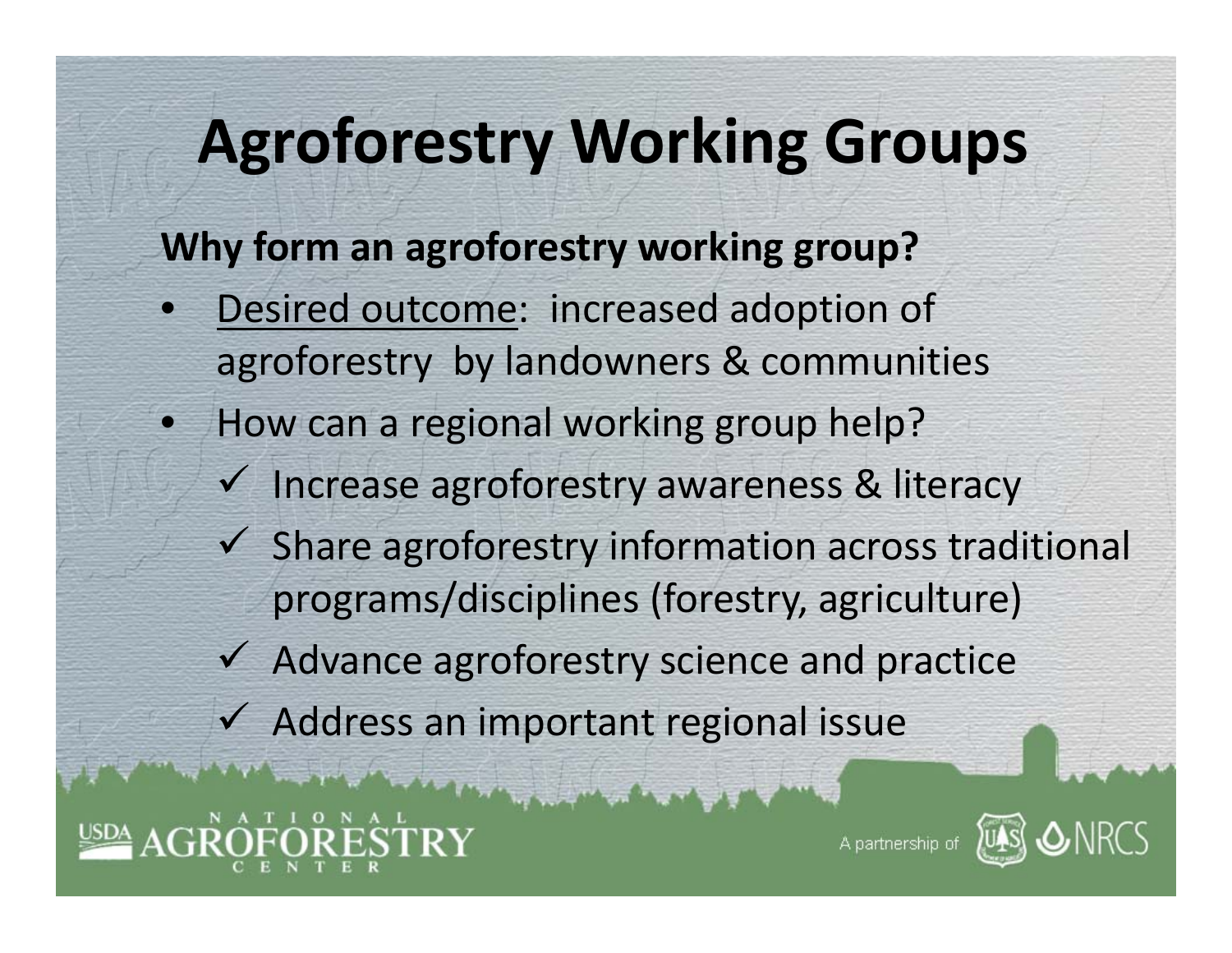## **Agroforestry Working Groups**

- $\bullet$ **1890 Agroforestry Consortium**
- $\bullet$ **Mid‐American Agroforestry Working Group**
- $\bullet$ **Chesapeake Bay Agroforestry Team**
- $\bullet$ **Forest Farming Community of Practice**
- $\bullet$ **Pacific Islands Agroforestry Working Group**
- $\bullet$ **Northeast Silvopasture Forum**

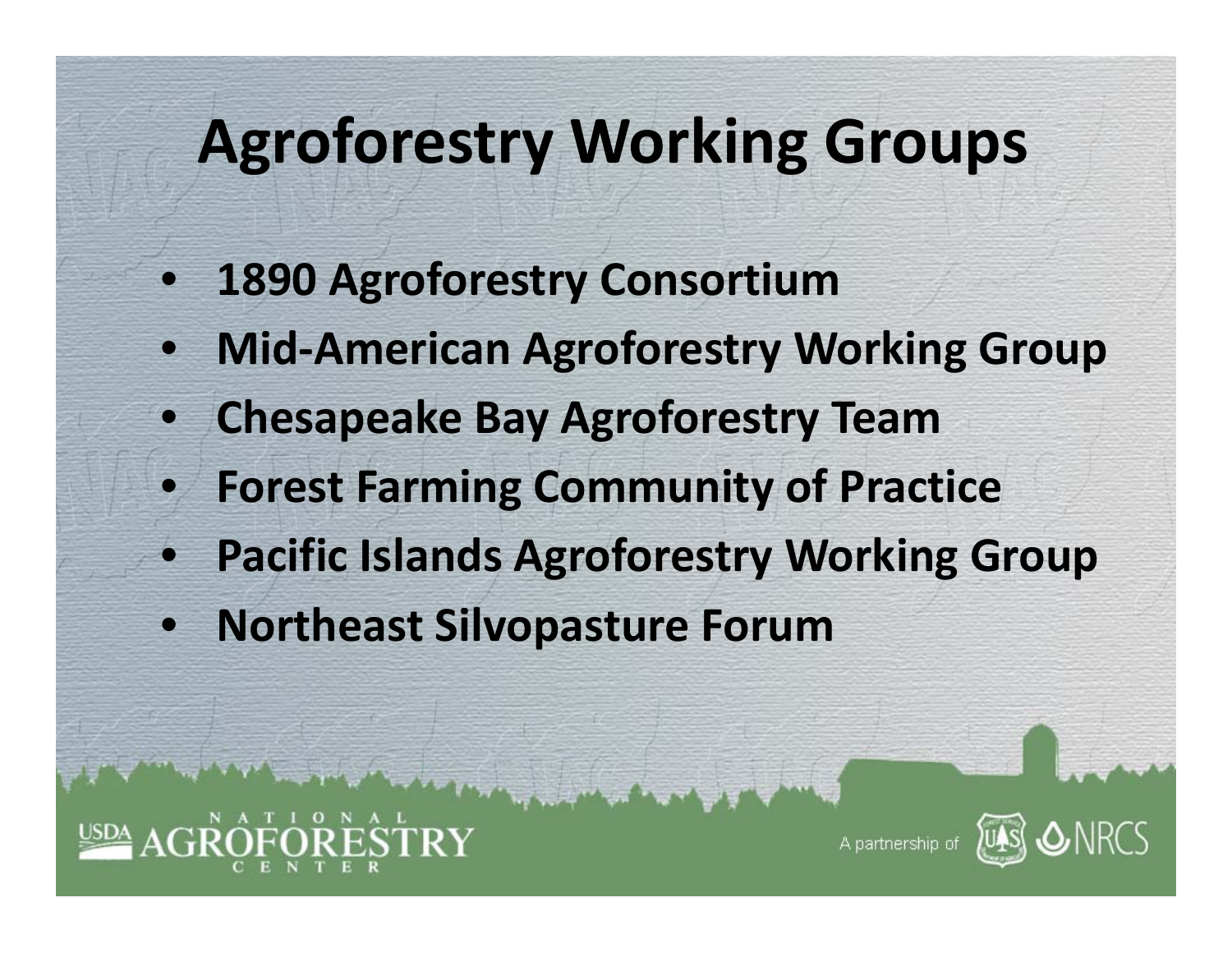## **1890 Agroforestry Consortium**

**Members:** 1890 Land Grant universities and USDA partners **Mission/purpose:** Advance agroforestry research and teaching using multi‐disciplinary teams of faculty and staff; key customer is limited resource/minority landowners in Southeast region. **Governance/structure:** Informal, periodic meetings; chair rotates (currently Gwen Boyd, Alcorn State University) **Key Activities** (2000‐2013): 7 workshops; published *Profitable Farms and Woodlands: A Practical Guide in Agroforestry for Landowners, Farmers and Ranchers*

**Website: http://www.csrees.usda.gov/nea/nre/in\_focus/forests\_if\_1890agro.html**



A partnership o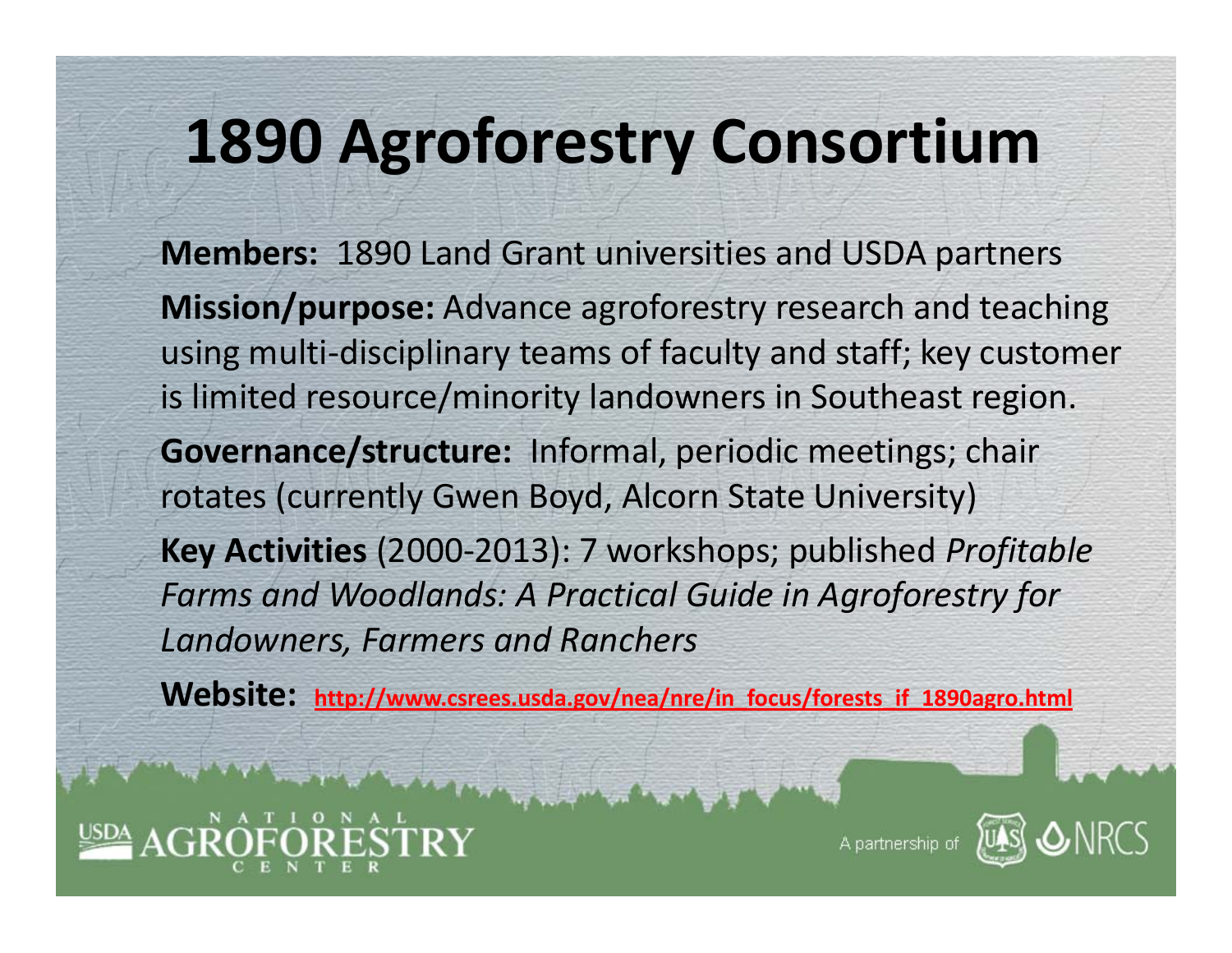### **Mid‐American Agroforestry Working Group (MAAWG)**

**Members:** Land Grant universities (Iowa State, University of Missouri, University of Minnesota), USDA agencies, landowners **Mission/purpose:** "…help advance the science, practice and adoption of agroforestry by natural resource professionals and landowners in the Midwest region of the United States." **Governance/structure:** Monthly conference calls; facilitated by Iowa State, Leopold Center for Sustainable Agriculture **Current focus:** Agroforestry Academy (week‐long training sessions for professionals five Midwestern states: August 2013 in Missouri and 2014 in Minnesota)

**Website: http://www.leopold.iastate.edu/midamerican‐agroforestry‐working‐group**



A partnership of

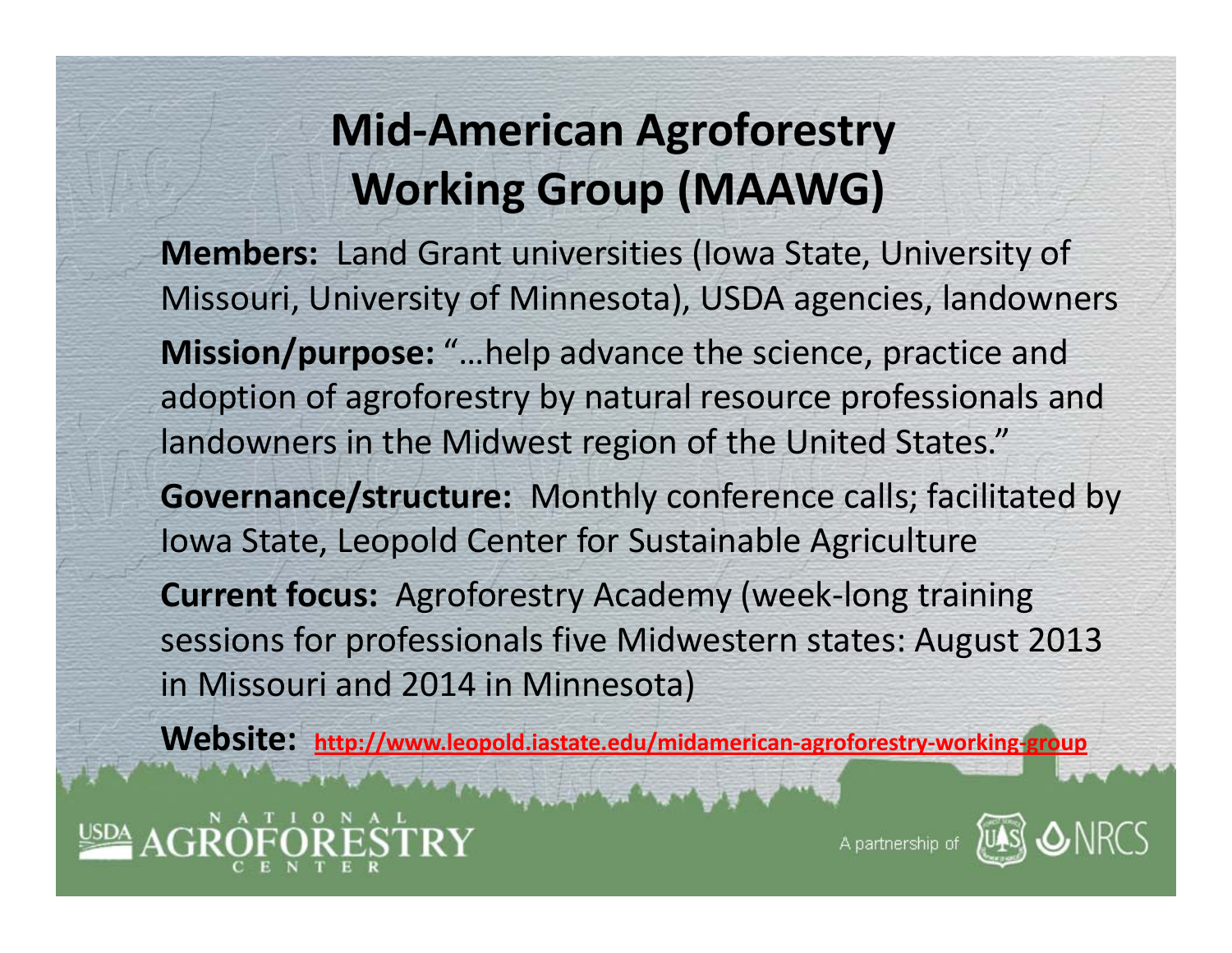### **Chesapeake Bay Agroforestry Team**

**Members:** Land Grant universities (e.g., Cornell, Penn State, Virginia State, Virginia Tech) USDA agencies, State forestry agencies (e.g., PA Bureau of Forestry), NGOs **Mission/purpose:** Accelerate forest restoration in the Bay (2012 *Chesapeake Forest Restoration Strategy,* 2009 Executive Order) **Governance/structure:** Periodic conference calls; current chair is Tom Ward, NRCS; facilitated by USFS Northeastern Area. **Current focus:** Agroforestry actions in *Strategy* (e.g., training sessions, demo sites, Bay Branding of agroforestry products) **Website** *(Strategy): http://executiveorder.chesapeakebay.net/post/New‐Forest‐ Restoration‐Strategy‐for‐the‐Chesapeake‐Watershed.aspx*



A partnership of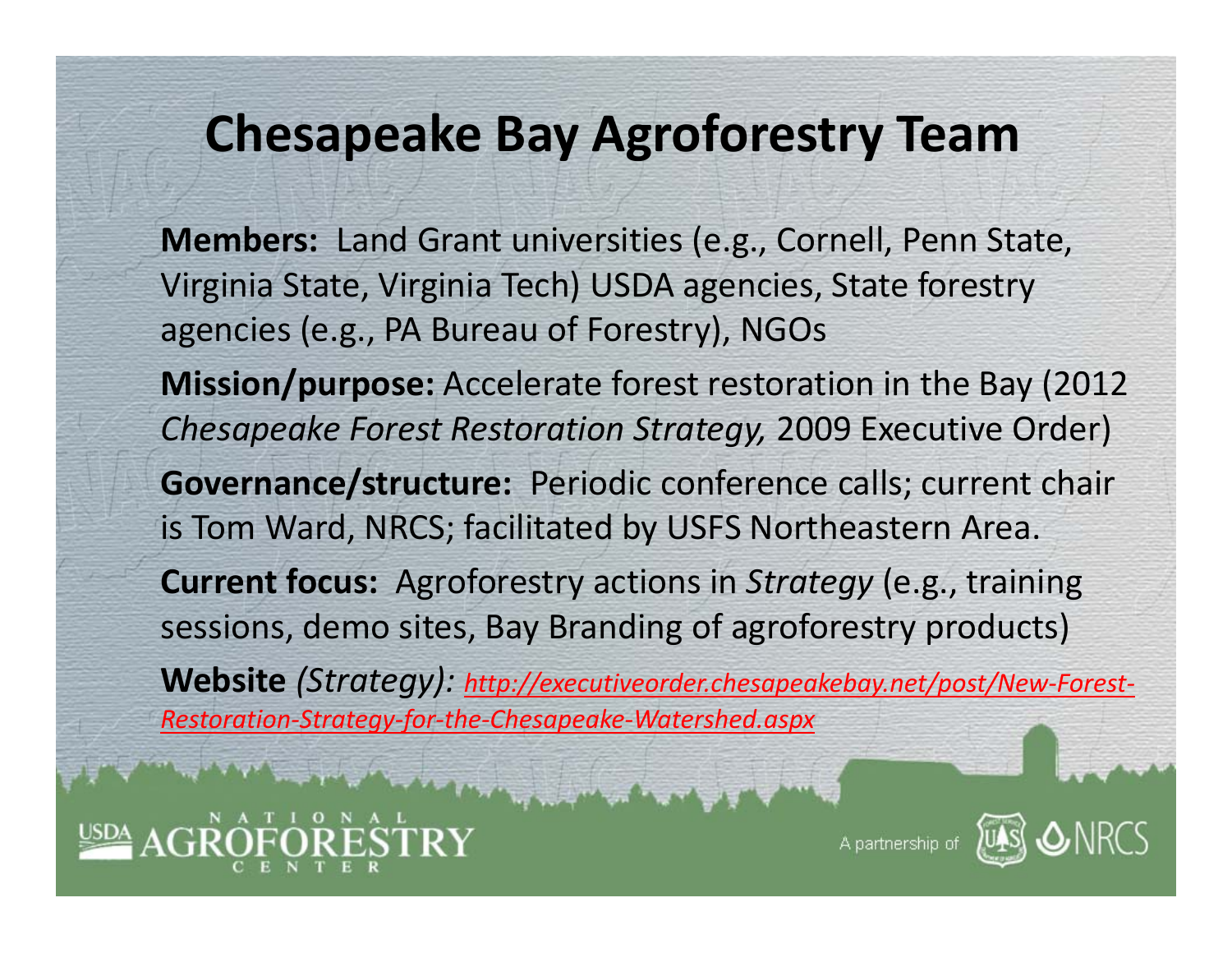### **Forest Farming Community of Practice**

**Core Members (17):** 12 Land Grant universities; 2 USFS; 2 businesses (from across US with experience farming & studying edible, medicinal, decorative/craft‐based products) **Mission/purpose:** Share information with woodland owners and managers about growing and selling high‐value non‐timber forest products (startup, best practices, markets and policies) **Governance/structure:** Led by John Munsell, VA Tech Coop Extension (per eXtension CoP requirements) **Current activities:** Forest farming videos, CoP newsletter **Website:** http://www.extension.org/pages/62959/forest‐farming‐community



A partnership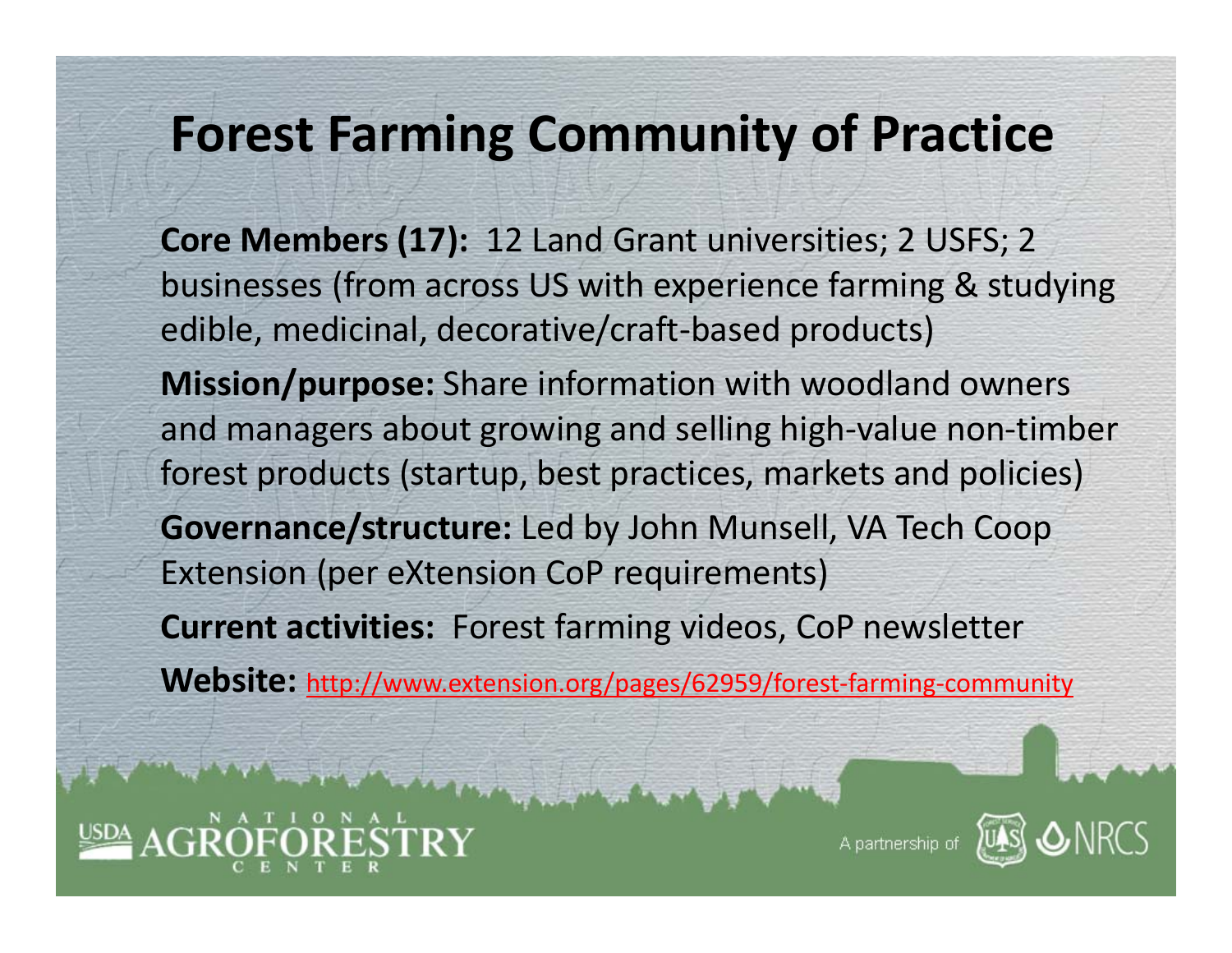## **Pacific Island Agroforestry Working Group**

**Members:** USFS Pacific Southwest Region and Research Station, University of Hawaii, NRCS, USDA National Agroforestry Center **Mission/purpose:** Agroforestry as means to address climate change impacts; improve Island food security, health, nutrition; increase awareness of Pacific Island agroforestry on mainland. **Governance/structure:** Informal, periodic teleconferences **Key Activities** (2011‐2013):

- Agroforestry survey of Pacific Island Foresters and partners
- • Proposed: two regional agroforestry positions (extension specialist and scientist ‐ climate change, atoll islands)
- •Pacific Islands *Working Trees* brochure



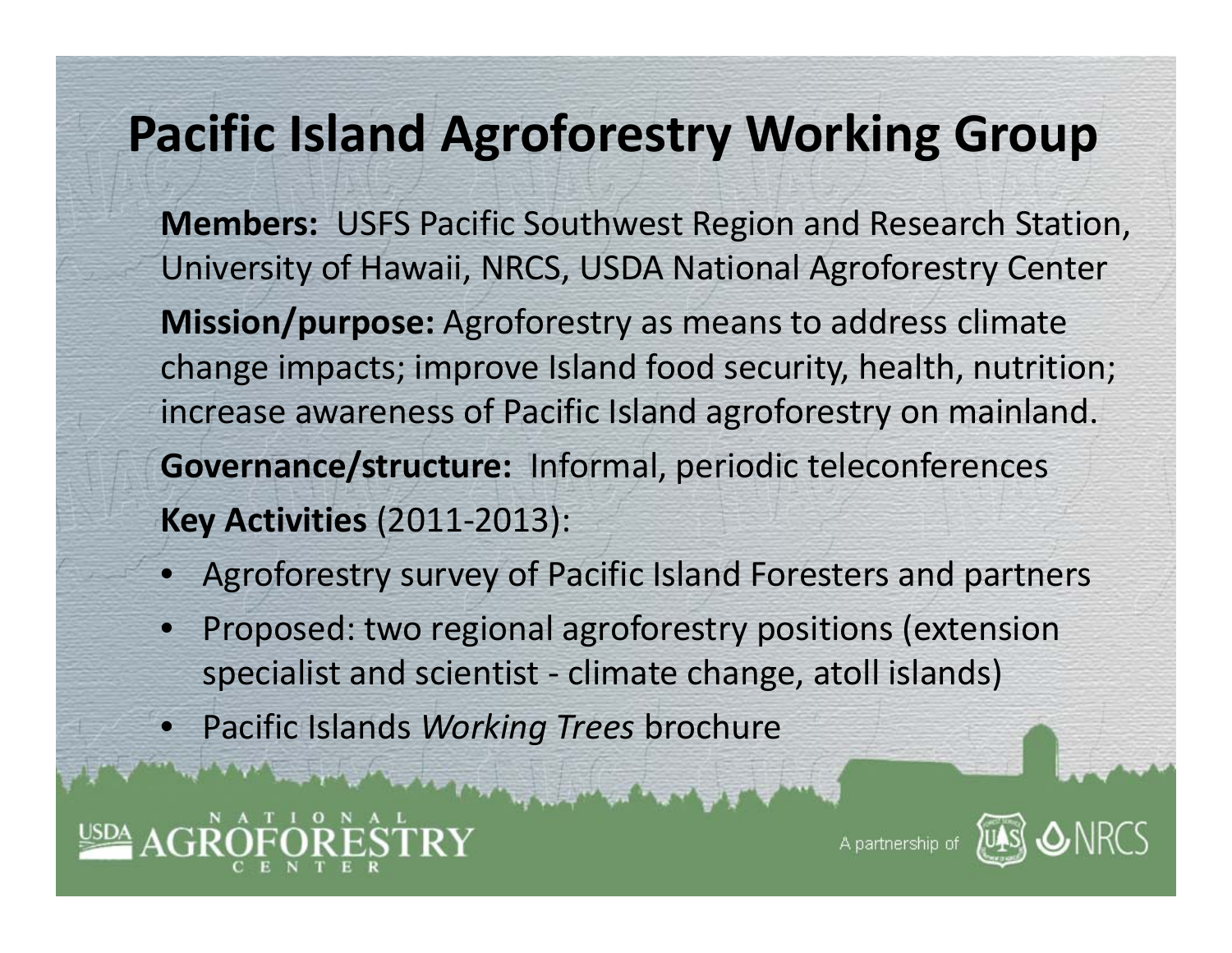#### **Northeast Silvopasture Forum**

- **Members:** Universities, USDA, landowner/producers, others?
- **Mission/purpose:** Forum for sharing information, Q&A, upcoming workshops, etc., regarding silvopasture in the Northeast
- **Governance/structure:** informal, web‐based; site created and maintained by Peter Smallidge, Cornell Coop Extension

**Website: http://silvopasture.ning.com/profiles/members/**



A partnership o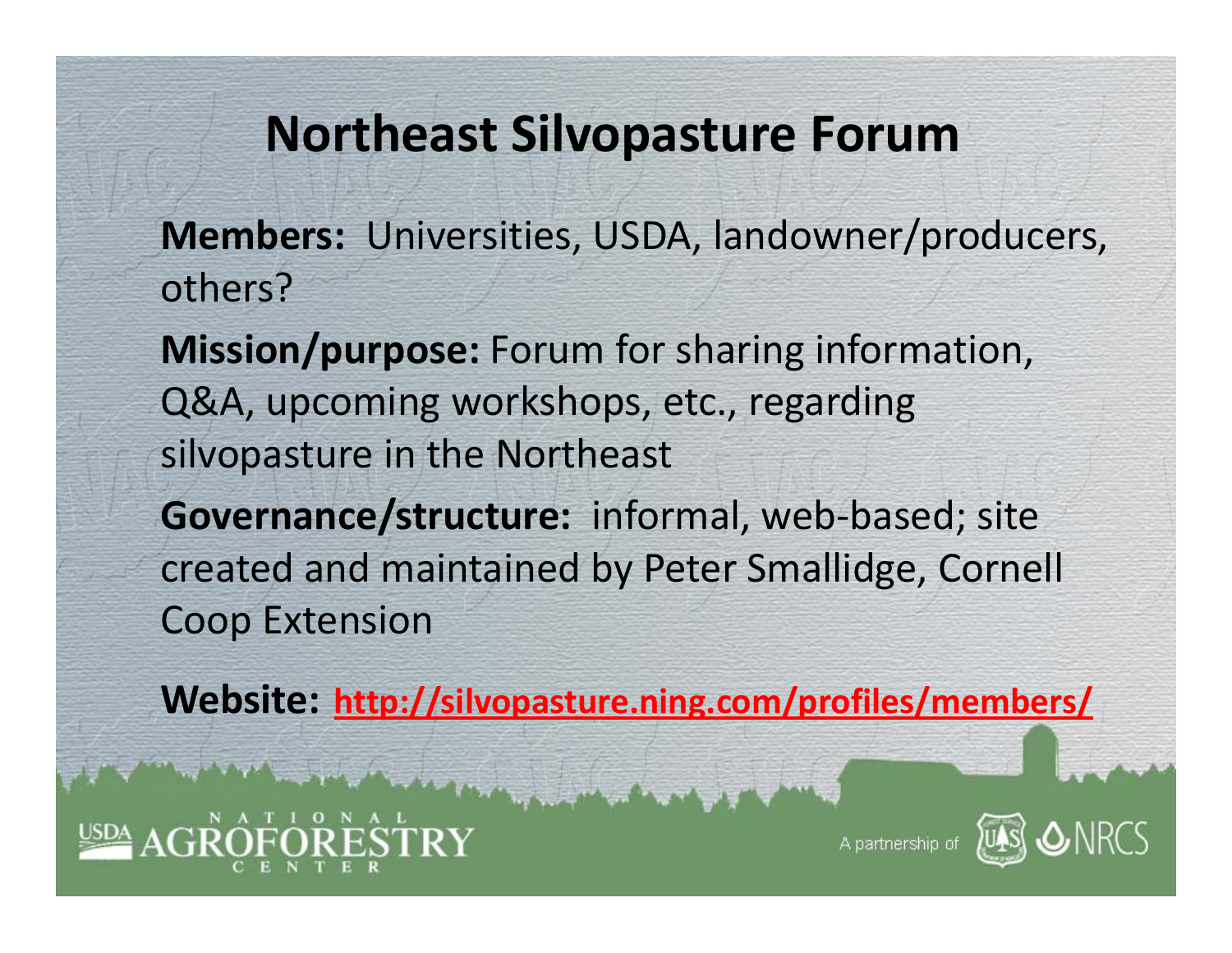## **Agroforestry Working Groups**

### **Lessons learned?**

- •Many working models
- $\bullet$ Led/facilitated by Land Grant university
- •USDA involved (USFS, NRCS)
- •**• Some involvement by landowners, NGOs**
- $\bullet$ Important to have central focus/project
- •• Most have web presence
- $\bullet$ Regularly scheduled meetings